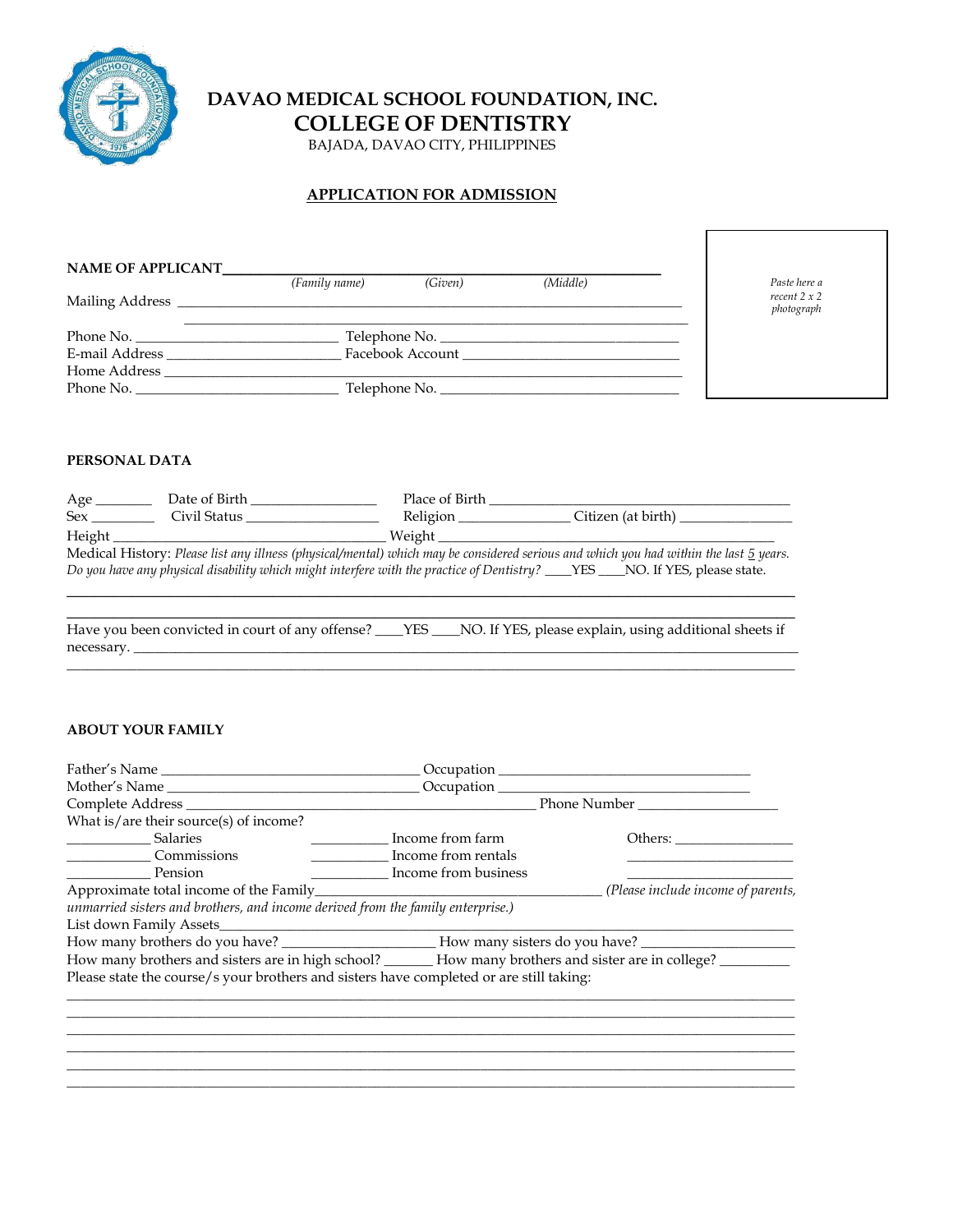| <b>EDUCATIONAL BACKGROUND:</b> |                                                                                                                        |                                           |                         |  |
|--------------------------------|------------------------------------------------------------------------------------------------------------------------|-------------------------------------------|-------------------------|--|
|                                | <b>School Attended</b>                                                                                                 | Location                                  | <b>Dates</b>            |  |
| <b>ELEMENTARY</b>              |                                                                                                                        |                                           |                         |  |
|                                |                                                                                                                        |                                           |                         |  |
| <b>SECONDARY</b>               |                                                                                                                        |                                           |                         |  |
|                                |                                                                                                                        |                                           |                         |  |
| <b>SENIOR HIGH</b>             |                                                                                                                        |                                           |                         |  |
|                                |                                                                                                                        |                                           |                         |  |
| <b>COLLEGE</b>                 |                                                                                                                        |                                           |                         |  |
|                                |                                                                                                                        |                                           |                         |  |
|                                | Have you earned academic honors in high school? _______________________ YES                                            |                                           |                         |  |
|                                |                                                                                                                        |                                           |                         |  |
|                                | __________ Salutatorian ______________ Second Honors                                                                   |                                           |                         |  |
|                                | After finishing high school were you enrolled in college course in every subsequent semester until you earned BS?AB    |                                           |                         |  |
| degree? VES                    |                                                                                                                        |                                           |                         |  |
|                                |                                                                                                                        |                                           |                         |  |
| Degree Obtained                | Collegiate Name and Address of the School Granting the Degree:                                                         |                                           |                         |  |
|                                | Have you earned academic honors in college? THES                                                                       | $\frac{1}{\sqrt{1-\frac{1}{2}}}\text{NO}$ |                         |  |
|                                |                                                                                                                        |                                           |                         |  |
|                                |                                                                                                                        |                                           |                         |  |
|                                | For those who did not proceed to Dentistry proper immediately after graduation from high school: what did you          |                                           |                         |  |
| do after graduation?           |                                                                                                                        |                                           |                         |  |
|                                | Took another course. Please list them with the school where they were taken and when:                                  |                                           |                         |  |
|                                |                                                                                                                        |                                           |                         |  |
|                                |                                                                                                                        |                                           | Worked as               |  |
|                                | employee _____ Worked in family business _____ Engaged in own business _____ Stayed at home Others:                    |                                           |                         |  |
|                                |                                                                                                                        |                                           |                         |  |
|                                | Other than academic subjects and rotine activities, what other subjects or activities are you interested in, in a      |                                           |                         |  |
| more than usual degree?        |                                                                                                                        |                                           |                         |  |
|                                | _____ School Organizations                                                                                             | Music: instruments                        |                         |  |
|                                | _____ Religious Activities<br>______ Classical/folk dance                                                              |                                           |                         |  |
|                                | ______ Socio-civic Action                                                                                              | ______ Creative Writing                   |                         |  |
| ____ Sports                    | ____ Philately                                                                                                         |                                           |                         |  |
|                                | Music: vocal                                                                                                           |                                           |                         |  |
|                                |                                                                                                                        |                                           |                         |  |
|                                | Please list down other skills or work experience that you have which may be useful in the study/practice of Dentistry? |                                           |                         |  |
|                                |                                                                                                                        |                                           |                         |  |
|                                |                                                                                                                        |                                           |                         |  |
|                                | Is this your first time to seek admission to the Dentistry course?                                                     | YES                                       | NO                      |  |
|                                | If YES, what happened to your application?                                                                             |                                           |                         |  |
|                                |                                                                                                                        |                                           |                         |  |
|                                |                                                                                                                        |                                           | (Name of Dental School) |  |
|                                | _____ Application was not approved                                                                                     |                                           |                         |  |
|                                |                                                                                                                        |                                           |                         |  |
|                                | Is this your first time to seek admission to the Davao Medical School Foundation, Inc.? ____ YES                       |                                           | NO <sub>N</sub>         |  |
|                                | If NO, state when was the last time you applied. _______________________________                                       |                                           |                         |  |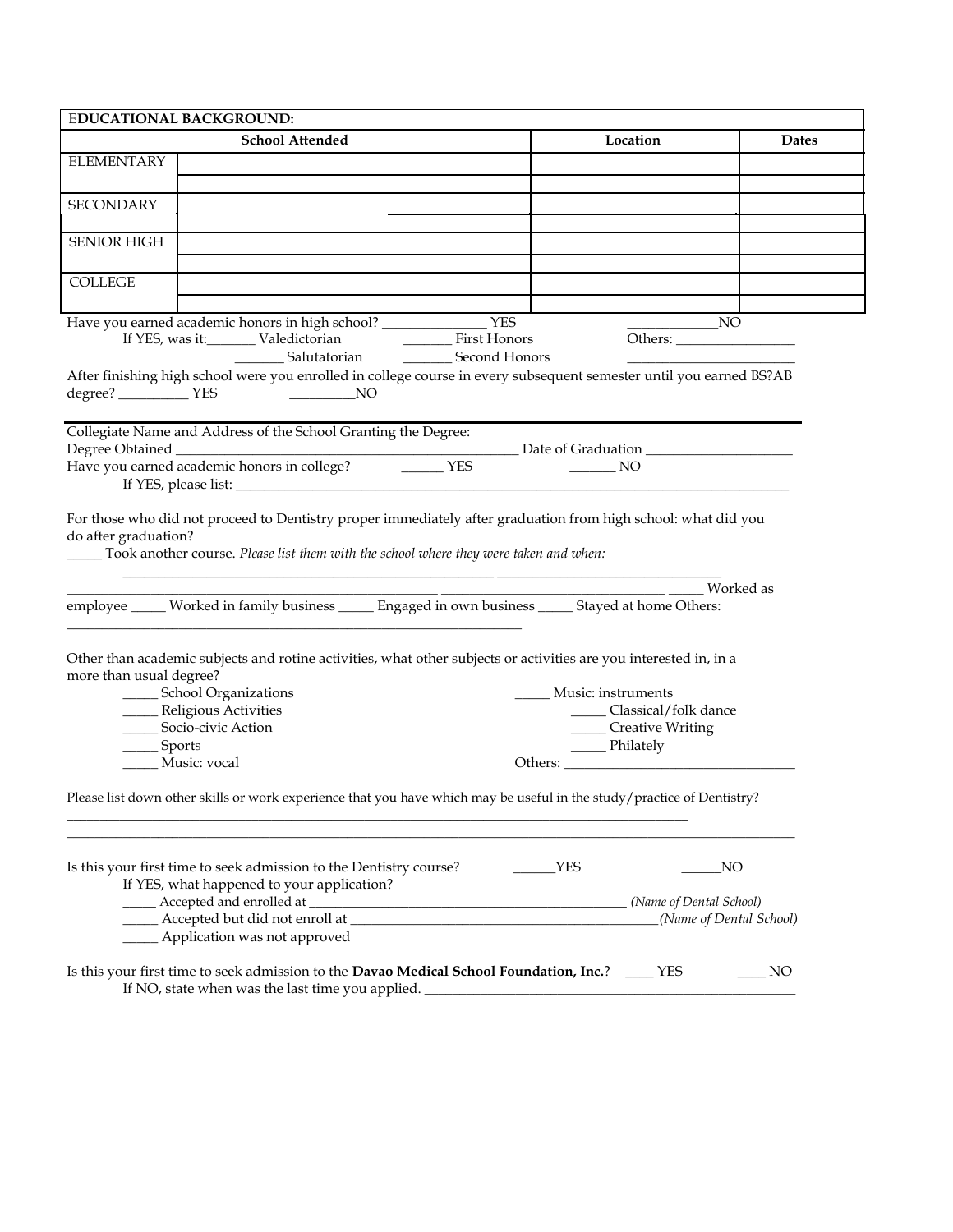### **ABOUT YOUR FUTURE PLANS:**

| What influenced you greatly in taking up Dentistry as a career?                                                                        |                                                                                                                       |                                                             |
|----------------------------------------------------------------------------------------------------------------------------------------|-----------------------------------------------------------------------------------------------------------------------|-------------------------------------------------------------|
| _____ Advice of parents                                                                                                                | Illness in family                                                                                                     |                                                             |
| _____ Advice of brother/sister                                                                                                         | _____ Prestige of profession                                                                                          |                                                             |
| ______ Advice of relatives                                                                                                             | Awareness of health                                                                                                   | the control of the control of the control of the control of |
| ______ Advice of friends                                                                                                               | _____ Needs of community                                                                                              |                                                             |
| How will your Dental education be supported?                                                                                           |                                                                                                                       |                                                             |
| Parents                                                                                                                                | ____ Approved                                                                                                         | Others:                                                     |
| Phil. Veterans Benefit                                                                                                                 | _____ Still being processed                                                                                           |                                                             |
| ______ Scholarship                                                                                                                     | ______ Planning to apply                                                                                              |                                                             |
|                                                                                                                                        |                                                                                                                       |                                                             |
| What are your sources of information about this Dental school?                                                                         |                                                                                                                       |                                                             |
| Parents                                                                                                                                | _____ Teachers in College                                                                                             |                                                             |
| Family friends                                                                                                                         | ____ Advertisement                                                                                                    |                                                             |
| Friends who are students here                                                                                                          | Convocation                                                                                                           | <u> 1990 - Johann John Stone, market fransk politiker (</u> |
| Brother/sister                                                                                                                         | Own effort                                                                                                            |                                                             |
| If you will be studying here in Davao City, where will you most likely be staying?<br>relatives                                        |                                                                                                                       |                                                             |
| Please list the Dental schools you have applied (or will apply) to for the coming school year, in the order of your                    |                                                                                                                       |                                                             |
| preference:                                                                                                                            |                                                                                                                       |                                                             |
|                                                                                                                                        |                                                                                                                       |                                                             |
|                                                                                                                                        |                                                                                                                       |                                                             |
|                                                                                                                                        |                                                                                                                       |                                                             |
| Do you have brother(s) or sister(s) enrolled in Davao Medical School Foundation, Inc.? ______ YES<br>If YES, please write their names: | <u> 1989 - Johann Harry Harry Harry Harry Harry Harry Harry Harry Harry Harry Harry Harry Harry Harry Harry Harry</u> | $\sim$ NO                                                   |
|                                                                                                                                        |                                                                                                                       | $\rule{1em}{0.15mm}$ NO                                     |
| I hereby certify on my word of honor that the foregoing entries are true and correct to the best of my knowledge.                      |                                                                                                                       |                                                             |

\_\_\_\_\_\_\_\_\_\_\_\_\_\_\_\_\_\_\_\_\_\_\_\_\_\_\_\_\_\_\_\_\_\_\_\_ Signature of Applicant

\_\_\_\_\_\_\_\_\_\_\_\_\_\_\_\_\_\_\_\_\_\_\_\_\_\_\_\_\_ Date

Kindly send this application to: [dmsfcodadmission@gmail.com](mailto:dmsfcodadmission@gmail.com) ; [dmsfcod@gmail.com](mailto:dmsfcod@gmail.com)